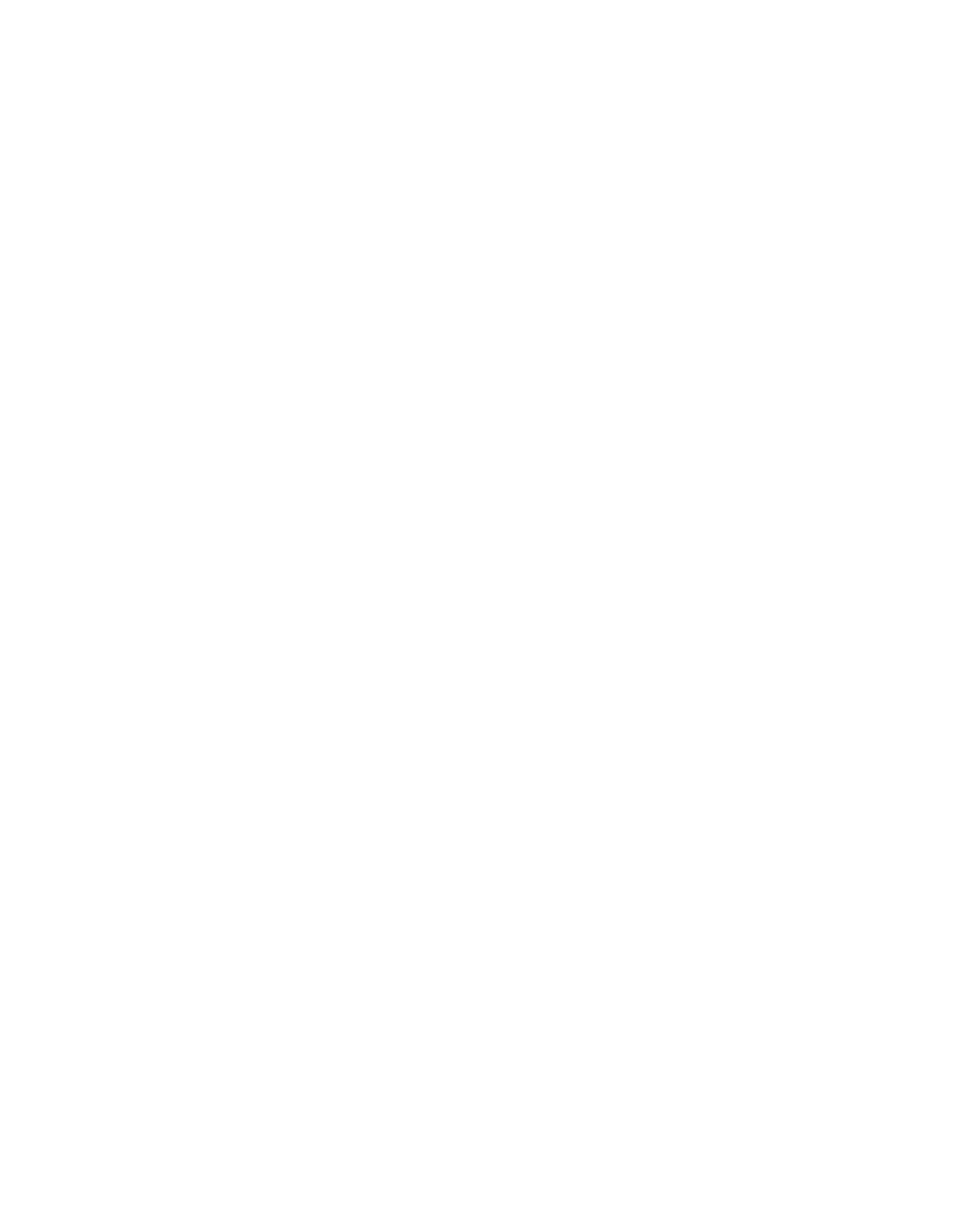*American Mathematical Society*

# **Josiah Willard Gibbs Lecture**

Sunday, January 6, 2008 8:30 p.m.

Room 6 AB San Diego Convention Center San Diego, California

Randomness—A Computational Complexity View

Avi Wigderson Institute for Advanced Study Princeton, New Jersey

*To commemorate the name of Professor Gibbs, the American Mathematical Society established an honorary lectureship in 1923 to be known as the Josiah Willard Gibbs Lectureship. The lectures are of a semipopular nature and are given by invitation. They are usually devoted to mathematics or its applications. It is hoped that these lectures will enable the public and the academic community to become aware of the contribution that mathematics is making to present-day thinking and to modern civilization.*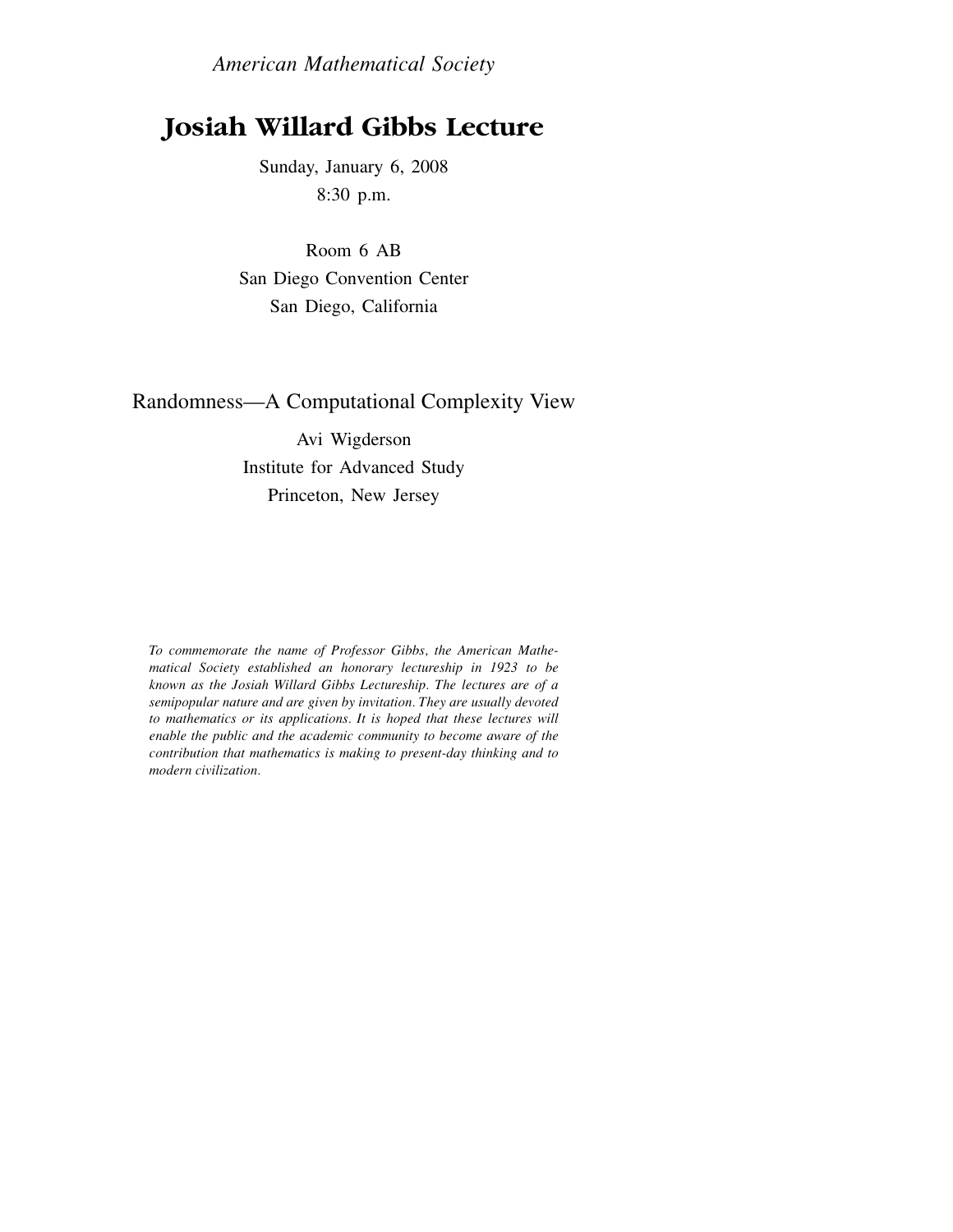### **Abstract**

Man has grappled with the meaning and utility of randomness for centuries. Research in the Theory of Computation in the last thirty years has enriched this study considerably. I'll describe two main aspects of this research on randomness, demonstrating its power and weakness respectively.

–Randomness is paramount to computational efficiency:

The use of randomness can dramatically enhance computation (and do other wonders) for a variety of problems and settings. In particular, examples will be given of probabilistic algorithms (with tiny error) for natural tasks in different areas of mathematics, which are exponentially faster than their (best known) deterministic counterparts.

–Computational efficiency is paramount to understanding randomness:

I will explain the computationally-motivated definition of pseudorandom distributions, namely ones which cannot be distinguished from the uniform distribution by efficient procedure from a given class. We then show how such pseudorandomness may be generated deterministically, from (appropriate) computationally difficult problems. Consequently, randomness is probably not as powerful as it seems above.

I'll conclude with the power of randomness in other computational settings, primarily probabilistic proof systems. We discuss the remarkable properties of Zero-Knowledge proofs and of Probabilistically Checkable proofs.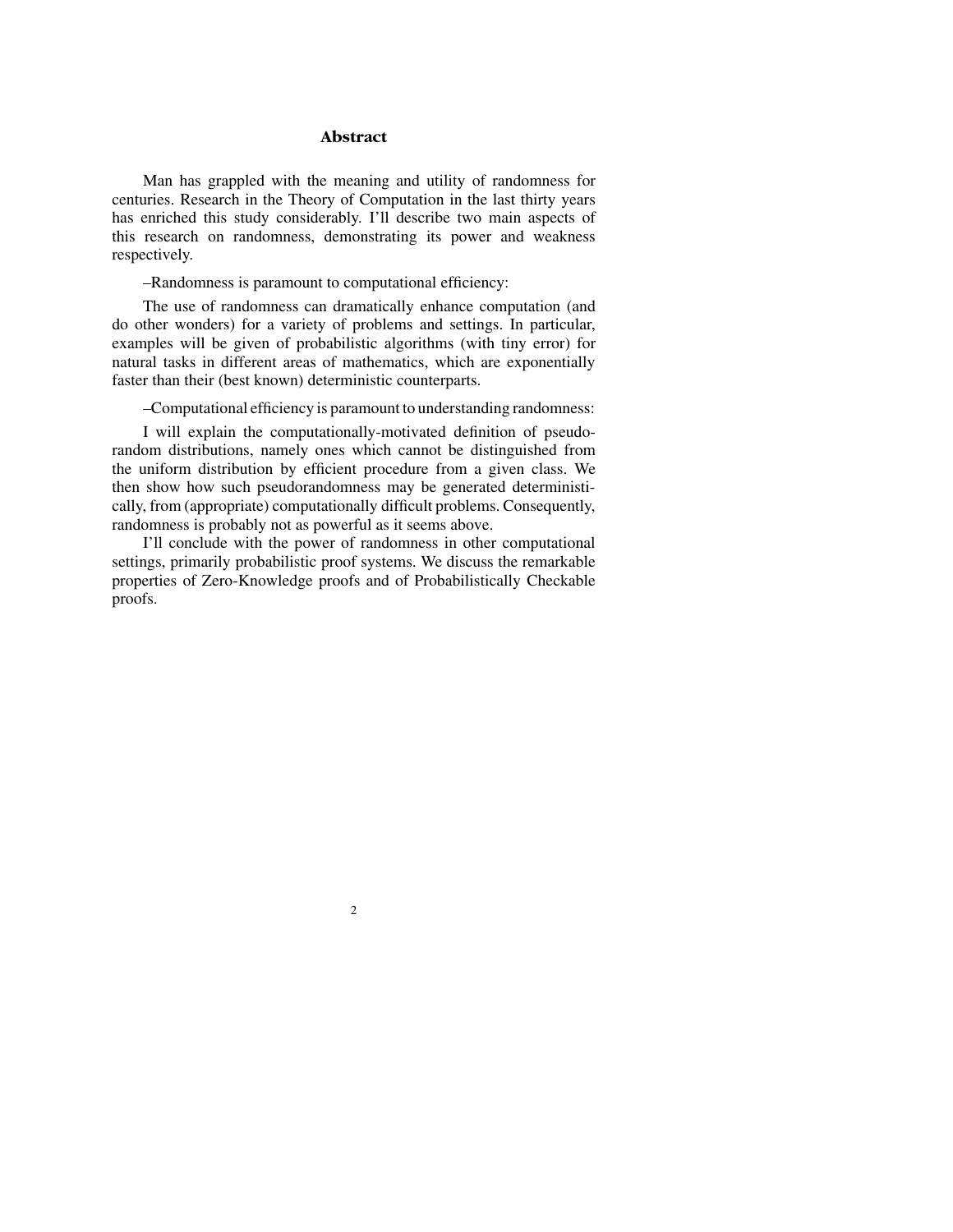### **Avi Wigderson**

Avi Wigderson is a Professor at the School of Mathematics, Institute for Advanced Study. He obtained his B.Sc. in Computer Science from the Technion in 1980, and his Ph.D. from Princeton in 1983. He was a member of the faculty at the Hebrew University in Jerusalem from 1986–2003, and is currently a member of the Mathematics Faculty at the Institute for Advanced Study at Princeton. He joined the permanent faculty of the Institute for Advanced Study in 1999. His research interests lie principally in Complexity Theory, Algorithms, Randomness, and Cryptography. His awards include the Nevanlinna Prize (1994).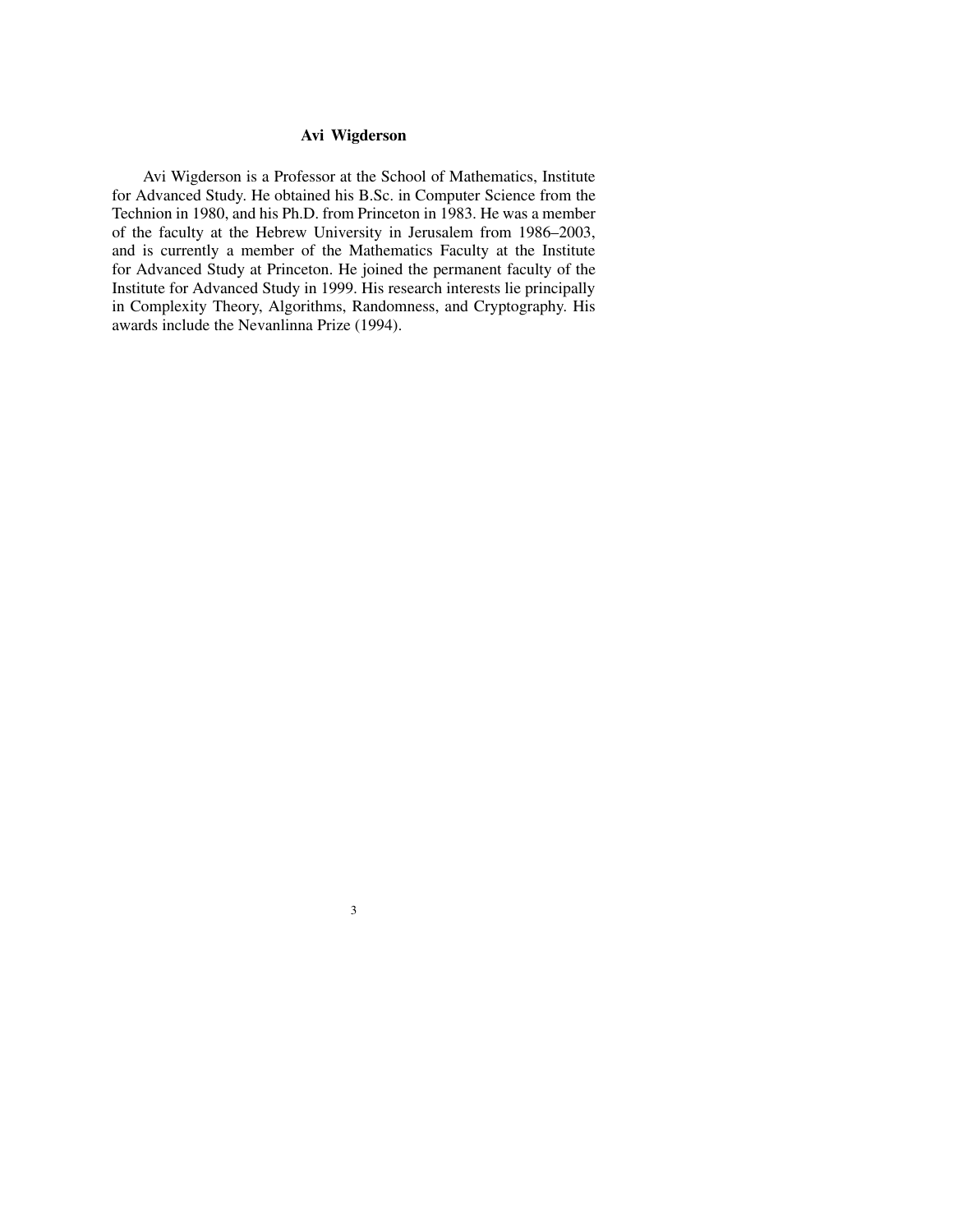#### **Gibbs Lectures**

- 1. February 1924, New York City; Professor Michael I. Pupin, Columbia University; *Coordination*, Scribner's Magazine, v. 76, no. 1, pp. 3–10 (1925).
- 2. December 1924, Washington, D.C.; Dr. Robert Henderson, Vice President, Equitable Life Assurance Society of the U.S.; *Life insurance as a social science and as a mathematical problem*, Bulletin of the American Mathematical Society, v. 31, nos. 5–6, pp. 227–252 (1925).
- 3. December 1925, Kansas City, Missouri; Professor James Pierpont, Yale University; *Some modern views of space*, Bulletin of the American Mathematical Society, v. 32, no. 3, pp. 225–258 (1926).
- 4. December 1926, Philadelphia, Pennsylvania; Professor H. B. Williams, Columbia University; *Mathematics and the biological sciences*, Bulletin of the American Mathematical Society, v. 33, no. 3, pp. 273–293 (1927).
- 5. December 1927, Nashville, Tennessee; Professor E. W. Brown, Yale University; *Resonance in the solar system*, Bulletin of the American Mathematical Society, v. 34, no. 3, pp. 265–289 (1928).
- 6. December 1928, New York City; Professor G. H. Hardy, Trinity College (England); *An introduction to the theory of numbers*, Bulletin of the American Mathematical Society, v. 35, no. 6, pp. 778–818 (1929).
- 7. December 1929, Des Moines, Iowa; Professor Irving Fisher, Yale University; *The applications of mathematics to the social sciences*, Bulletin of the American Mathematical Society, v. 36, no. 4, pp. 225–243 (1930).
- 8. December 1930, Cleveland, Ohio; Professor E. B. Wilson, Harvard School of Public Health; *Reminiscences of Gibbs by a student and colleague*, Bulletin of the American Mathematical Society, v. 37, no. 6, pp. 401-416 (1931).
- 9. December 1931, New Orleans, Louisiana; Professor P. W. Bridgman, Harvard University; *Statistical mechanics and the second law of thermodynamics*, Bulletin of the American Mathematical Society, v. 38, no. 4, pp. 225–245 (1932).
- 10. December 1932, Atlantic City, New Jersey; Professor R. C. Tolman, California Institute of Technology; *Thermodynamics and relativity*, Bulletin of the American Mathematical Society, v. 39, no. 2, pp. 49–74 (1933).
- 11. December 1934, Pittsburgh, Pennsylvania; Professor Albert Einstein, Institute for Advanced Study; *An elementary proof of the theorem concerning the equivalence of mass and energy*, Bulletin of the American Mathematical Society, v. 41, no. 4, pp. 223–230 (1935).
- 12. January 1935, St. Louis, Missouri; Dr. Vannevar Bush, Vice President, Massachusetts Institute of Technology; *Mechanical analysis*, Bulletin of the American Mathematical Society, v. 42, no. 10, pp. 649–670 (1936).
- 13. October 1936, New York City; Professor H. N. Russell, Princeton University; *Model stars*, Bulletin of the American Mathematical Society, v. 43, no. 2, pp. 49–77 (1937).
- 14. December 1937, Indianapolis, Indiana; Professor C. A. Kraus, Brown University; *The present status of the theory of electrolytes*, Bulletin of the American Mathematical Society, v. 44, no. 6, pp. 361–383 (1938).
- 15. December 1939, Columbus, Ohio; Professor Theodore von Kármán, California Institute of Technology; *The engineer grapples with nonlinear problems*, Bulletin of the American Mathematical Society, v. 46, no. 8, pp. 615–683 (1940).
- 16. September 1941, Chicago, Illinois; Professor Sewall Wright, University of Chicago; *Statistical genetics and evolution*, Bulletin of the American Mathematical Society, v. 48, no. 4, pp. 223–246 (1942).
- 17. November 1943, Chicago, Illinois; Professor Harry Bateman, California Institute of Technology; *The control of elastic fluids*, Bulletin of the American Mathematical Society, v. 51, no. 9, pp. 601–646 (1945).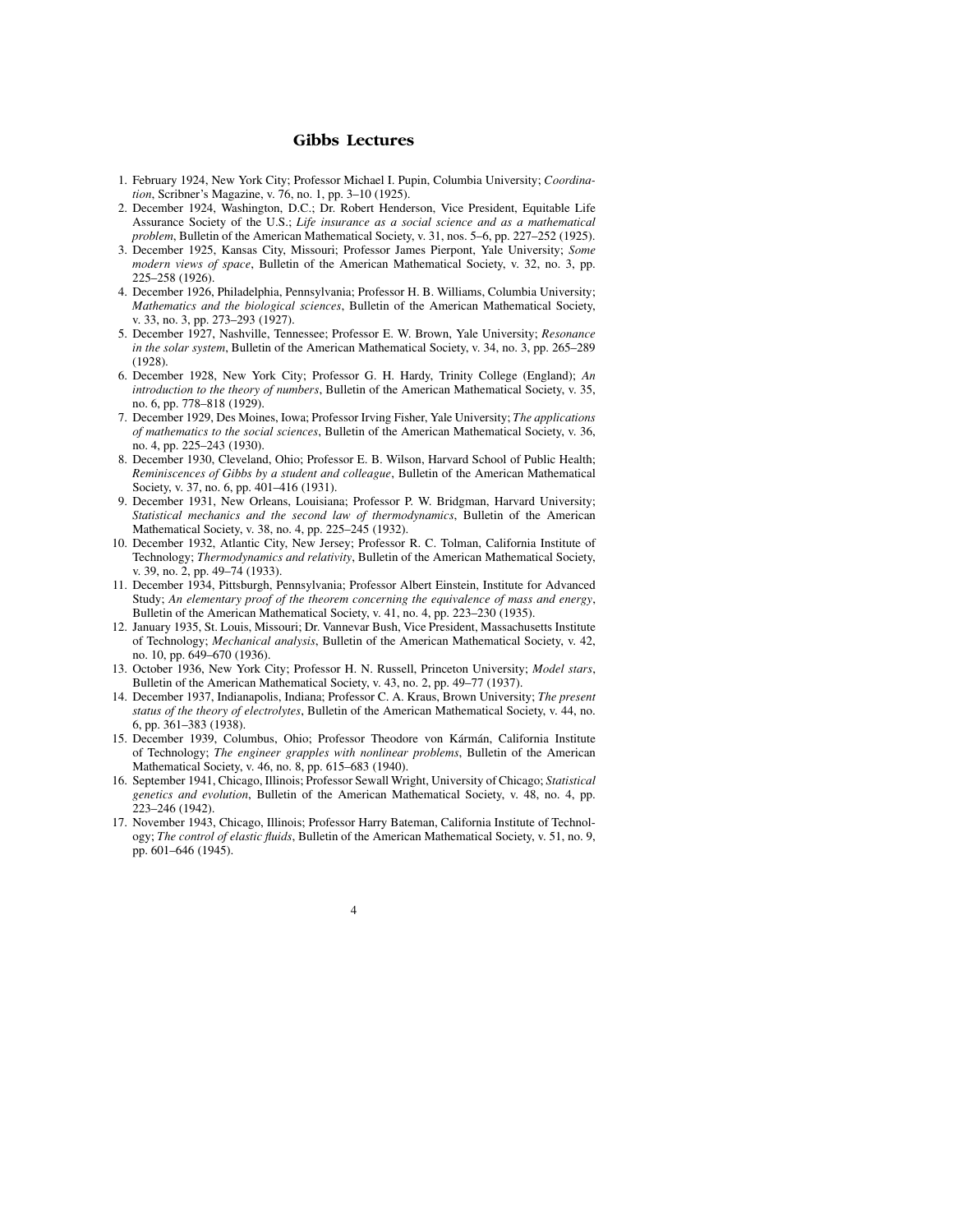- 18. November 1944, Chicago, Illinois; Professor John von Neumann, Institute for Advanced Study; *The ergodic theorem and statistical mechanics*.
- 19. November 1945, Chicago, Illinois; Professor J. C. Slater, Massachusetts Institute of Technology; *Physics and the wave equation*, Bulletin of the American Mathematical Society, v. 52, no. 5, part 1, pp. 392–400 (1946).
- 20. November 1946, Swarthmore, Pennsylvania; Professor Subrahmanyan Chandrasekhar, University of Chicago; *The transfer of radiation in stellar atmosphere*, Bulletin of the American Mathematical Society, v. 53, no. 7, pp. 641–711 (1947).
- 21. December 1947, Athens, Georgia; Professor P. M. Morse, Massachusetts Institute of Technology; *Mathematical problems in operations research*, Bulletin of the American Mathematical Society, v. 54, no. 7, pp. 602–621 (1948).
- 22. December 1948, Columbus, Ohio; Professor Hermann Weyl, Institute for Advanced Study; *Ramifications, old and new, of the eigenvalue problem*, Bulletin of the American Mathematical Society, v. 56, no. 2, pp. 115–139 (1950).
- 23. December 1949, New York City; Professor Norbert Wiener, Massachusetts Institute of Technology; *Problems of sensory prosthesis*, Bulletin of the American Mathematical Society, v. 57, no. 1, pp. 27–35 (1951).
- 24. December 1950, Gainesville, Florida; Professor G. E. Uhlenbeck, University of Michigan; *Some basic problems of statistical mechanics*.
- 25. December 1951, Providence, Rhode Island; Professor Kurt Gödel, Institute for Advanced Study; *Some basic theorems on the foundations of mathematics and their philosophical implications*. First published in his *Collected Works*, v. III, Oxford University Press, pp. 304–323 (1995). Published title omits the word "philosophical".
- 26. December 1952, St. Louis, Missouri; Professor Marston Morse, Institute for Advanced Study; *Topology and geometrical analysis*.
- 27. December 1953, Baltimore, Maryland; Professor Wassily Leontief, Harvard University; *Mathematics in economics*, Bulletin of the American Mathematical Society, v. 60, no. 3, pp. 215–233 (1954).
- 28. December 1954, Pittsburgh, Pennsylvania; Professor Kurt O. Friedrichs, Institute of Mathematical Sciences, New York University; *Asymptotic phenomena in mathematical physics*, Bulletin of the American Mathematical Society, v. 61, no. 6, pp. 485–504 (1955).
- 29. December 1955, Houston, Texas; Professor Joseph E. Meyer, University of Chicago; *The structure of simple fields*, Bulletin of the American Mathematical Society, v. 62, no. 4, pp. 332–346 (1956).
- 30. December 1956, Rochester, New York; Professor Marshall H. Stone, University of Chicago; *Mathematics and the future of science*, Bulletin of the American Mathematical Society, v. 63, no. 2, pp. 61–76 (1957).
- 31. January 1958, Cincinnati, Ohio; Professor H. J. Muller, Department of Zoology, Indiana University; *Evolution by mutation*, Bulletin of the American Mathematical Society, v. 64, no. 4, pp. 137–160 (1958).
- 32. January 1959, Philadelphia, Pennsylvania; Professor J. M. Burgers, University of Maryland; *On the emergence of patterns of order*, Bulletin of the American Mathematical Society, v. 69, no. 1, pp. 1–25 (1963).
- 33. January 1960, Chicago, Illinois; Professor Julian Schwinger, Harvard University; *Quantum field theory*.
- 34. January 1961, Washington, D.C.; Professor J. J. Stoker, Institute of Mathematical Sciences, New York University; *Some nonlinear problems in elasticity*, Bulletin of the American Mathematical Society, v. 68, no. 4, pp. 239–278 (1962). Published under the title *Some observations on continuum mechanics with emphasis on elasticity*.
- 35. January 1962, Cincinnati, Ohio; Professor C. N. Yang, Institute for Advanced Study; *Symmetry principles in modern physics*.
- 36. January 1963, Berkeley, California; Professor Claude E. Shannon, Massachusetts Institute of Technology; *Information theory*.
- 37. January 1964, Miami, Florida; Professor Lars Onsager, Yale University; *Mathematical problems of cooperative phenomena*.

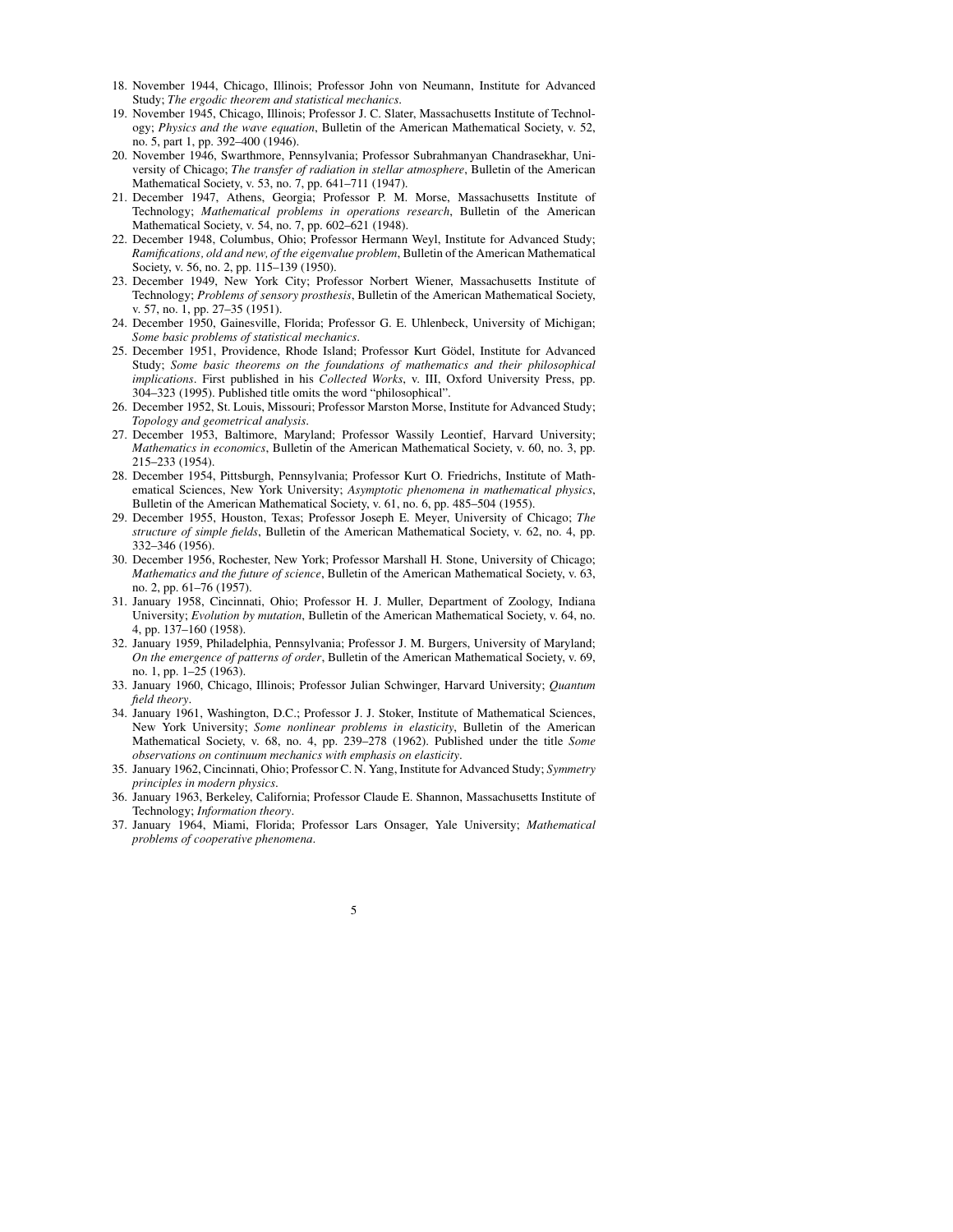- 38. January 1965, Denver, Colorado; Professor D. H. Lehmer, University of California, Berkeley; *Mechanical mathematics*, Bulletin of the American Mathematical Society, v. 72, no. 5, pp. 739–750 (1966).
- 39. January 1966, Chicago, Illinois; Professor Martin Schwarzschild, Princeton University; *Stellar evolution*.
- 40. January 1967, Houston, Texas; Professor Mark Kac, Rockefeller University; *Some mathematical problems in the theory of phase transitions*.
- 41. January 1968, San Francisco, California; Professor Eugene P. Wigner, Princeton University; *Problems of symmetry in old and new physics*, Bulletin of the American Mathematical Society, v. 74, no. 5, pp. 793–815 (1968).
- 42. January 1969, New Orleans, Louisiana; Professor Raymond L. Wilder, University of Michigan; *Trends and social implications of research*, Bulletin of the American Mathematical Society, v. 75, no. 5, pp. 891–906 (1969).
- 43. January 1970, San Antonio, Texas; Professor Walter H. Munk, Institute of Geophysics and Planetary Physics and the Scripps Institution of Oceanography, University of California, San Diego; *Tides and time*.
- 44. January 1971, Atlantic City, New Jersey; Professor Eberhard F. F. Hopf, Indiana University; *Ergodic theory and the geodesic flow on surfaces of constant negative curvature*, Bulletin of the American Mathematical Society, v. 77, no. 6, pp. 863–877 (1971).
- 45. January 1972, Las Vegas, Nevada; Professor Freeman J. Dyson, Institute for Advanced Study; *Missed opportunities*, Bulletin of the American Mathematical Society, v. 78, no. 5, pp. 635–652 (1972).
- 46. January 1973, Dallas, Texas; Professor Jurgen Moser, Courant Institute of Mathematical ¨ Sciences, New York University; *The stability concept in dynamical systems*.
- 47. January 1974, San Francisco, California; Professor Paul A. Samuelson, Massachusetts Institute of Technology, *Economics and mathematical analysis*.
- 48. January 1975, Washington, D.C.; Professor Fritz John, Courant Institute of Mathematical Sciences, New York University; *A priori estimates, geometric effects, and asymptotic behavior*, Bulletin of the American Mathematical Society, v. 81, no. 6, pp. 1013–1023 (1975).
- 49. January 1976, San Antonio, Texas; Professor Arthur S. Wightman, Princeton University; *Nonlinear functional analysis and some of its applications in quantum field theory*.
- 50. January 1977, St. Louis, Missouri; Professor Joseph B. Keller, Courant Institute of Mathematical Sciences, New York University; *Rays, waves, and asymptotics*, Bulletin of the American Mathematical Society, v. 84, no. 5, pp. 727–750 (1978).
- 51. January 1978, Atlanta, Georgia; Professor Donald E. Knuth, Stanford University; *Mathematical typography*, Bulletin of the American Mathematical Society (N.S.), v. 1, no. 2, pp. 337–372 (1979).
- 52. January 1979, Biloxi, Mississippi; Professor Martin Kruskal, Princeton University; *"What are solitons and inverse scattering anyway, and why should I care?"*
- 53. January 1980, San Antonio, Texas; Professor Kenneth Wilson, Cornell University; *The statistical continuum limit*.
- 54. January 1981, San Francisco, California; Professor Cathleen S. Morawetz, Courant Institute of Mathematical Sciences, New York University; *The mathematical approach to the sound barrier*, Bulletin of the American Mathematical Society (N.S.), v. 6, no. 2, pp. 127–145 (1982). Published under the title *The mathematical approach to the sonic barrier*.
- 55. January 1982, Cincinnati, Ohio; Professor Elliott W. Montroll, Institute for Physical Science and Technology, University of Maryland, College Park, Maryland; *The dynamics and evolution of some sociotechnical systems*, Bulletin of the American Mathematical Society (N.S.), v. 16, no. 1, pp. 1–46 (1987).
- 56. January 1983, Denver, Colorado; Professor Samuel Karlin, Stanford University, Stanford, California; *Mathematical models and controversies of evolutionary theory*, Bulletin of the American Mathematical Society (N.S.), v. 10, no. 2, pp. 221–273 (1984). Published under the title *Mathematical models, problems, and controversies of evolutionary theory*.

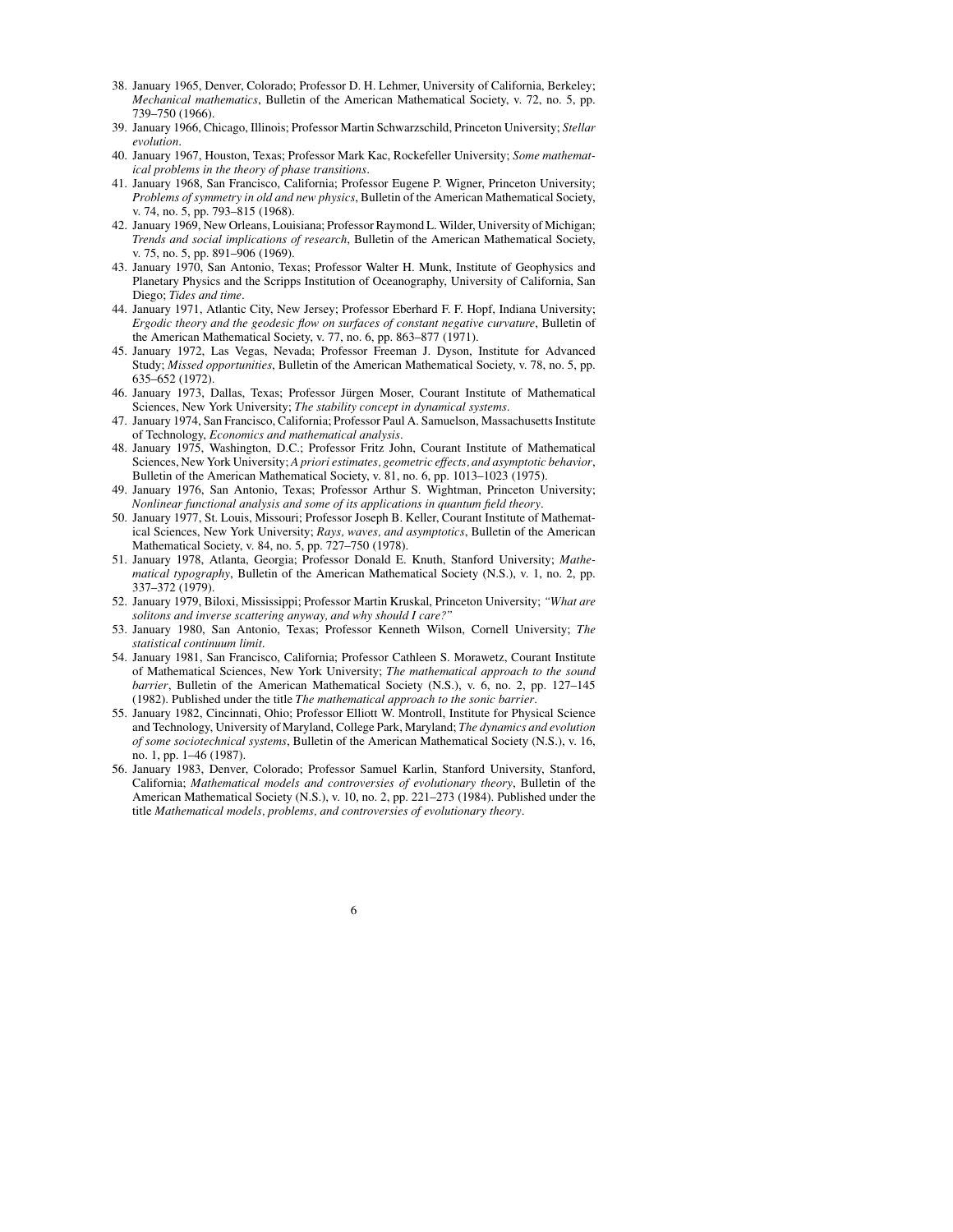- 57. January 1984, Louisville, Kentucky; Professor Herbert A. Simon, Carnegie-Mellon University, Pittsburgh, Pennsylvania; *Computer modeling of the processes of scientific and mathematical discovery*, Bulletin of the American Mathematical Society (N.S.), v. 11, no. 2, pp. 247–262 (1984). Published under the title *Computer modeling of scientific and mathematical discovery processes*.
- 58. January 1985, Anaheim, California; Professor Michael O. Rabin, Harvard University, Cambridge, Massachusetts and Hebrew University, Jerusalem, Israel; *Randomization in mathematics and computer science*.
- 59. January 1986, New Orleans, Louisiana; Professor L. E. Scriven, University of Minnesota; *The third leg*: *Mathematics and computation in applicable science and high technology*.
- 60. January 1987, San Antonio, Texas; Professor Thomas C. Spencer, Courant Institute of Mathematical Sciences, New York University; *Schrödinger operators and dynamical systems*.
- 61. January 1988, Atlanta, Georgia; Professor David P. Ruelle, Institut des Hautes Etudes ´ Scientifiques, Paris, France; *How natural is our mathematics? The example of equilibrium statistical mechanics*, Bulletin of the American Mathematical Society (N.S.), v. 19, no. 2, pp. 259–268 (1988). Published under the title *Is our mathematics natural? The case of equilibrium statistical mechanics*.
- 62. January 1989, Phoenix, Arizona; Professor Elliott H. Lieb, Princeton University, Princeton, New Jersey; *The stability of matter*: *from atoms to stars*, Bulletin of the American Mathematical Society (N.S.), v. 22, no. 1, pp. 1–49 (1990).
- 63. January 1990, Louisville, Kentucky; Professor George B. Dantzig, Stanford University, Stanford, California; *The wide wide world of pure mathematics that goes by other names*.
- 64. January 1991, San Francisco, California; Sir Michael Atiyah, FRS, Trinity College, Cambridge, England; *Physics and the mysteries of space*; Selected Lectures, AMS videotape.
- 65. January 1992, Baltimore, Maryland; Professor Michael E. Fisher, Institute for Physical Sciences and Technology, University of Maryland, College Park, Maryland; *Approaching the limit*: *Mathematics and myth in statistical physics*.
- 66. January 1993, San Antonio, Texas; Professor Charles S. Peskin, Courant Institute of Mathematical Sciences, New York University; *Fluid dynamics and fiber architecture of the heart and its valves*.
- 67. January 1994, Cincinnati, Ohio; Professor Robert M. May, Oxford University; *Necessity and chance*: *Deterministic chaos in ecology and evolution*, Bulletin of the American Mathematical Society (N.S.), v. 32, no. 3, pp. 291–308 (1995) .
- 68. January 1995, San Francisco, California; Professor Andrew J. Majda, Princeton University; *Turbulence, turbulent diffusion, and modern applied mathematics*.
- 69. January 1996, Orlando, Florida; Professor Steven Weinberg, University of Texas, Austin; *Is field theory the answer? Is string theory the answer? What was the question?*
- 70. January 1997, San Diego, California; Professor Persi Diaconis, Department of Mathematics, Harvard University; *Patterns in eigenvalues*, Bulletin of the American Mathematical Society (N.S.), v. 40, no. 2, pp. 155–178 (2003).
- 71. January 1998, Baltimore, Maryland; Professor Edward Witten, School of Natural Sciences, Institute for Advanced Study; *M-Theory*, Notices of the American Mathematical Society, v. 45, no. 9, pp. 1124–1129 (1999). Published under the title *Magic, mystery, and matrix*.
- 72. January 1999, San Antonio, Texas; Professor Nancy J. Kopell, Boston University; *We got rhythm*: *Dynamical systems of the nervous system*, Notices of the American Mathematical Society, v. 47 no. 1, pp. 6–16 (2000).
- 73. January 2000, Washington, DC; Professor Roger Penrose, Mathematical Institute, Oxford University; *Physics, computability, and mentality*.
- 74. January 2001, New Orleans, Louisiana; Professor Ronald L. Graham, University of California, San Diego; *The Steiner problem*.
- 75. January 2002, San Diego, California; Professor Michael V. Berry, Physics Department, Bristol University, UK; *Making light of mathematics*, Bulletin of the American Mathematical Society (N.S.), v. 40, no. 2, pp. 229–237 (2003).
- 76. January 2003, Baltimore, Maryland; Professor David B. Mumford, Division of Applied Mathematics, Brown University, Providence, RI; *The shape of objects in two and three dimensions: Mathematics meets computer vision*.